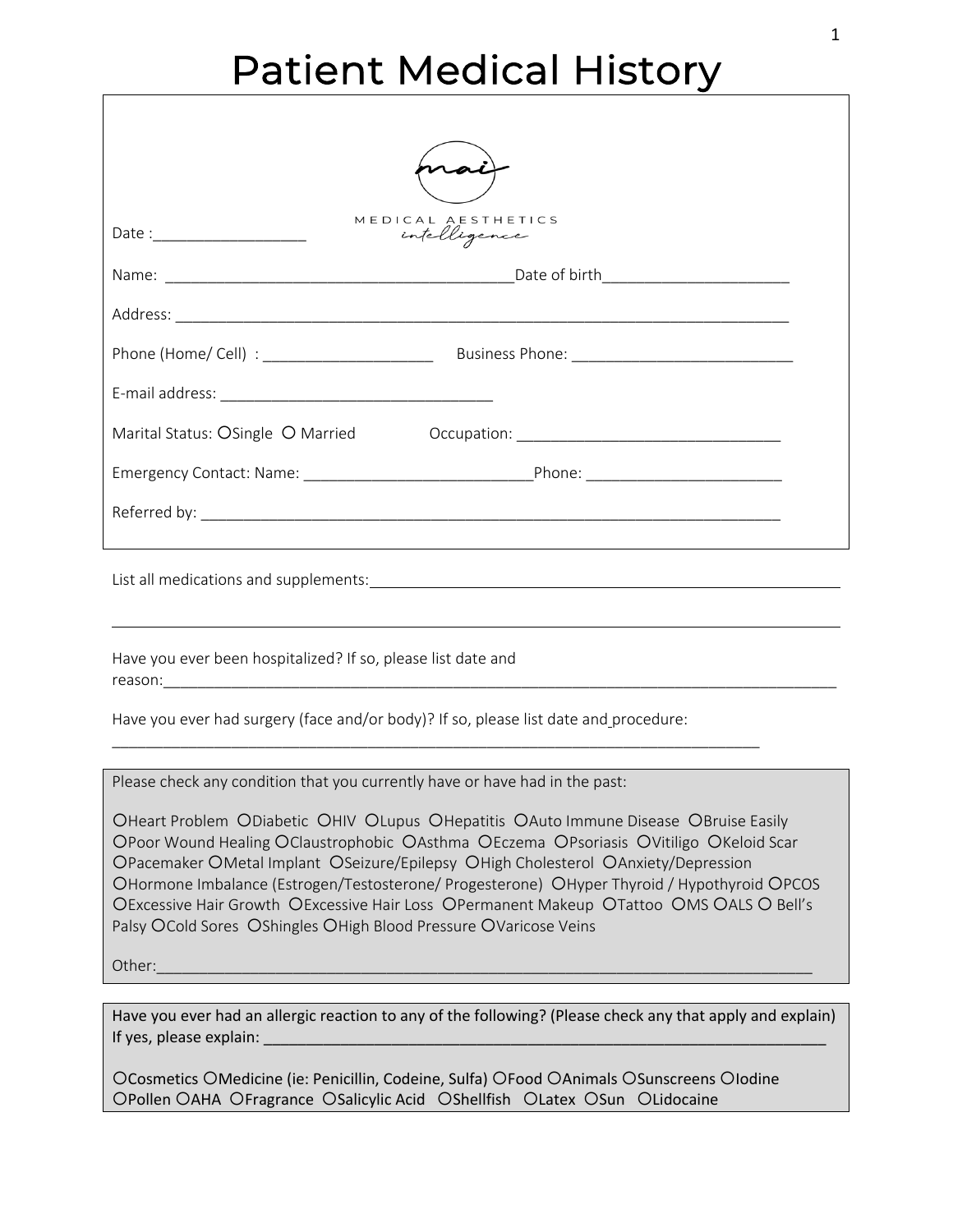# Patient Medical History

| Patient Medical History                                                                                                                                                                                                                                                                                                                                                                                                                                                                                              |
|----------------------------------------------------------------------------------------------------------------------------------------------------------------------------------------------------------------------------------------------------------------------------------------------------------------------------------------------------------------------------------------------------------------------------------------------------------------------------------------------------------------------|
| What procedures are you interested in? Check all that apply                                                                                                                                                                                                                                                                                                                                                                                                                                                          |
| OMicroneedling OBotox/Xeomin/Dysport ODermal filler O PRF for hair growth                                                                                                                                                                                                                                                                                                                                                                                                                                            |
| O Skin treatments (to improve acne, melasma, broken capillaries)                                                                                                                                                                                                                                                                                                                                                                                                                                                     |
| OSkin Resurfacing OLines & Wrinkles OSkin Tightening                                                                                                                                                                                                                                                                                                                                                                                                                                                                 |
|                                                                                                                                                                                                                                                                                                                                                                                                                                                                                                                      |
|                                                                                                                                                                                                                                                                                                                                                                                                                                                                                                                      |
| Which of the following best describes your skin when exposed to the sun for 30 minutes & no SPF:<br>O Always burns easily, never tans with very pale skin tone<br>O Always burns, tans with a hint of color with very pale skin tone<br>O Burns initially, tans gradually with light skin tone<br>O Can burn and can tan with olive/gold skin tone<br>O Rarely burns with brown skin tone<br>O Rarely burns with very deeply pigmented skin tone<br>Your ethnicity: Causasian / Hispanic / Asian / African American/ |
| 4) Do you have any special skin problems or concerns pertaining to your face or body? OYes ONo                                                                                                                                                                                                                                                                                                                                                                                                                       |
|                                                                                                                                                                                                                                                                                                                                                                                                                                                                                                                      |
| 5) Have recently (last 6 weeks) chemical peels, laser or microdermabrasion? ONo OYes                                                                                                                                                                                                                                                                                                                                                                                                                                 |
| In the last month? ONo OYes If yes, please describe: ___________________________                                                                                                                                                                                                                                                                                                                                                                                                                                     |
| 6) Do you use Retin-A, Renova, Hydroquinone, Hydroxyl Acid or Retinol/vitamin A derivative products?                                                                                                                                                                                                                                                                                                                                                                                                                 |
| ONo OYes                                                                                                                                                                                                                                                                                                                                                                                                                                                                                                             |
|                                                                                                                                                                                                                                                                                                                                                                                                                                                                                                                      |
| 7) Have you used any of the above products in the last 3 months? ONo OYes                                                                                                                                                                                                                                                                                                                                                                                                                                            |
|                                                                                                                                                                                                                                                                                                                                                                                                                                                                                                                      |
|                                                                                                                                                                                                                                                                                                                                                                                                                                                                                                                      |
| 9) What skin care products are you currently using? (List brand)                                                                                                                                                                                                                                                                                                                                                                                                                                                     |
| ,我们也不会有什么。""我们的人,我们也不会有什么?""我们的人,我们也不会有什么?""我们的人,我们也不会有什么?""我们的人,我们也不会有什么?""我们的人<br>10) Have you recently used any self-tanning lotions, creams or treatments ONo OYes                                                                                                                                                                                                                                                                                                                                               |
|                                                                                                                                                                                                                                                                                                                                                                                                                                                                                                                      |